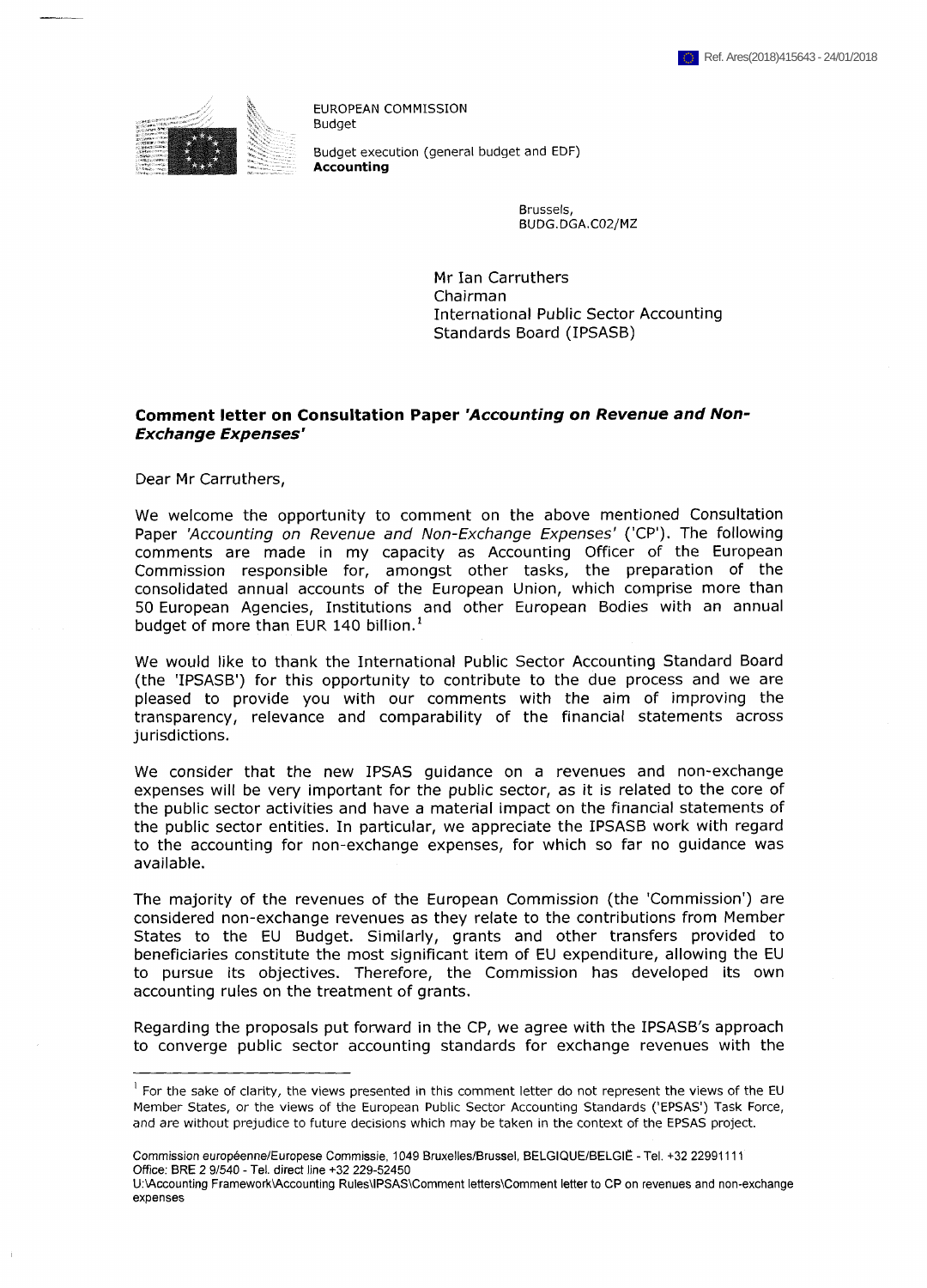model used in the private sector (IFRS Standards) while adding public sector specific guidance and illustrative examples. We are also supportive to the extension of the 'performance obligation approach' to the public sector specific transactions which include such performance obligations. Finally, with regard to the treatment of public sector expenditure, we favour the 'reversed public-sector performance obligation approach'.

We consider that these proposals would allow for better reflection in the financial statements of the public sector entities of their activities. In particular, the stage of implementation of the performance obligations by public sector entities on one side (revenues), and the progress of the activities financed by the public sector entity on the other side (expenses), provides very relevant information for the users of financial statements. Due to the fact that resources are limited, we consider that there is an increased need to look closer at performance and achievement of results expected from the actions financed by the public sector. This is of high importance for strong public financial management. As such, we consider that the proposed accounting treatment of the public-sector expenses and revenues would increase usefulness of the financial statements by providing valuable input both for the decision making processes (allocation of the budget) and for the accountability in the public sector (effectiveness of the use of resources).

While being overall supportive to the IPSASB preliminary views on the abovementioned subjects, we believe that it is very important to clearly define which public sector transactions would fall under such an approach, as <sup>a</sup> very narrow close to private sector  $-$  classification, could restrict the transactions in the scope and as such limit the usefulness and the advantages of the proposed treatments. Therefore we appreciate the IPSASB proposals in the CP to extend the guidance of IFRS 15 *'Revenue from contracts with customers'* to activities common to the public sector.

Please find our detailed responses to the questions in the CP in the Appendix.

If you would like to discuss our comments further, please do not hesitate to contact me. In particular, the Commission is available to provide some examples of different types of our grants as an input for further IPSASB work on the new/updated standards.

Yours sincerely,

Rosa ALDEA BUSQUETS

cc: Derek Dunphy, Martin Koehler, Bruno Gomes, Mihaela Bularca, Magdalena Žogala (DG.BUDG.C2), Alexandre Makaronidis (ESTAT.C.TF.EPSAS)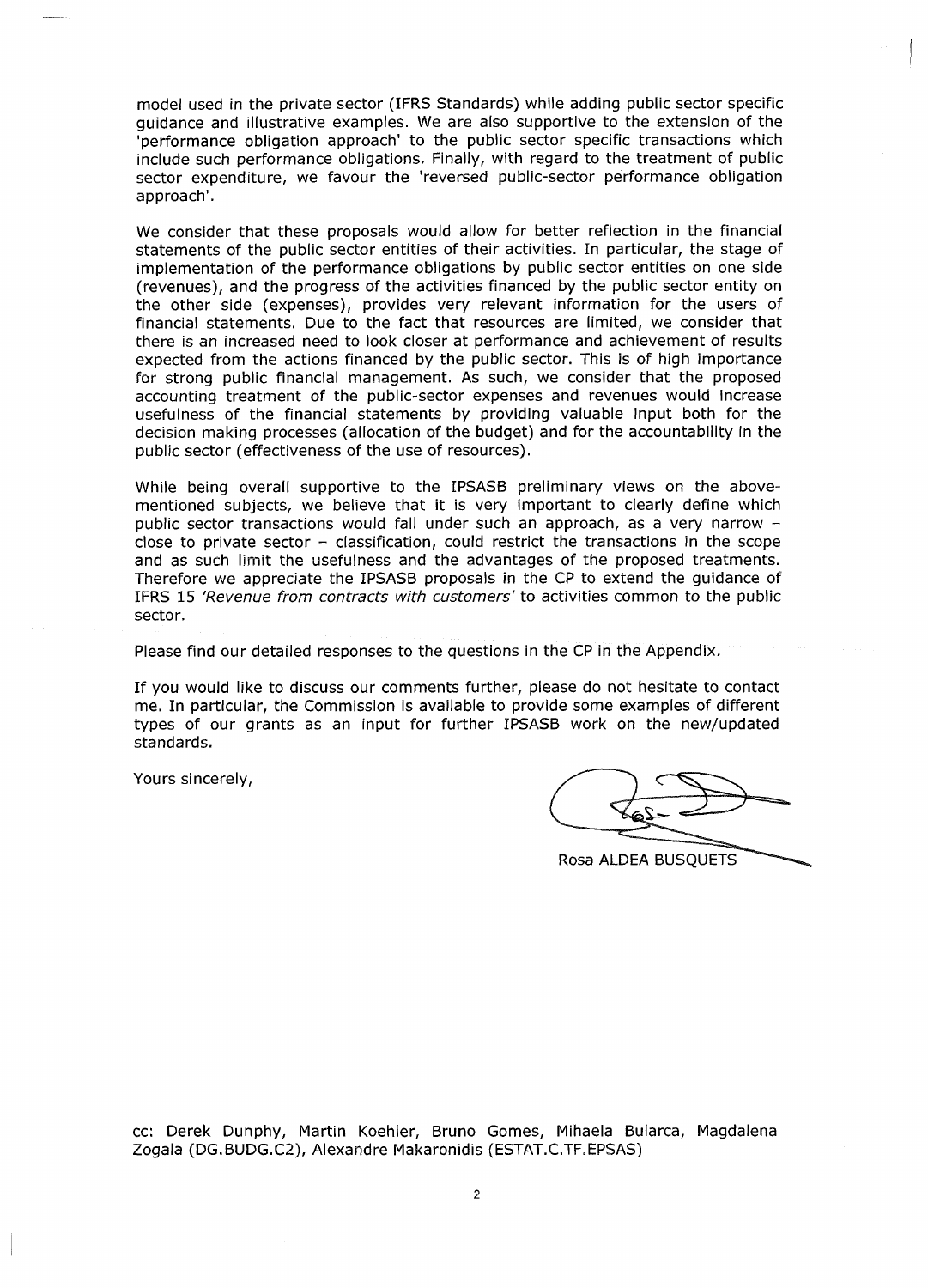# **Appendix - Response to the questions raised in the CP**

# **Question (Preliminary view 1) - Replace current IPSAS dealing with revenue based on the requirements of IFRS 15 (Category C)**

*The IPSASB considers that it is appropriate to replace IPSAS 9 Revenue from Exchange Transactions, and IPSAS 11 Construction Contracts with an IPSAS primarily based on IFRS 15 Revenue from Contracts with Customers. Such an IPSAS will address Category C transactions that:*

- *(a) Involve the delivery of promised goods or services to customers as defined in IFRS 15; and*
- *(b) Arise from a contract (or equivalent binding arrangement) with a customer which establishes performance obligations.*

*Do you agree with the IPSASB's Preliminary View <sup>1</sup> ? Ifnot, please give your reasons.*

#### *Response*

We agree with the proposal to align the IPSAS accounting treatment with IFRS 15 requirements *for* similar transactions within the public sector, which involve delivery of goods and services under contracts with customers. We also agree that there is a need for some limited modifications to make the IFRS 15's five-step model applicable in the public sector. In addition, it would be useful to consider the experience already gained by the private sector in the implementation, in order to possibly include additional guidance or clarifications in the future IPSAS standard.

# **Question (Preliminary view 2) - Recognition of revenue for transactions that do not contain any performance obligations or stipulations (Category A)**

*Because Category A revenue transactions do not contain any performance obligations or stipulations, the IPSASB considers that these transactions will need to be addressed in an updated IPSAS 23.*

*Do you agree with the IPSASB's Preliminary View 2? If not, please give your reasons.*

#### *Response*

We agree that the non-exchange revenue transactions, which do not include any performance obligation nor stipulations, should be out of scope of the performance obligation approach, as their accounting under such an approach would not be relevant. Therefore we support the proposal to include guidance for these transactions under an updated IPSAS 23. We understand that the general rules would then stay unchanged, with additional guidance potentially to be provided in the areas identified as causing problems in implementation.

# **Question (Specific Matter for Comment 1) - Issues encountered in applying IPSAS 23**

*Please provide details of the issues that you have encountered in applying IPSAS 23, together with an indication of the additional guidance you believe is needed in an updated IPSAS 23 for:*

*(a) Social contributions; and/or*

*(b) Taxes with long collection periods.*\_\_\_\_\_\_\_\_\_\_\_\_\_\_\_\_\_\_\_\_\_\_\_\_\_\_\_\_\_\_\_\_\_\_\_\_\_\_\_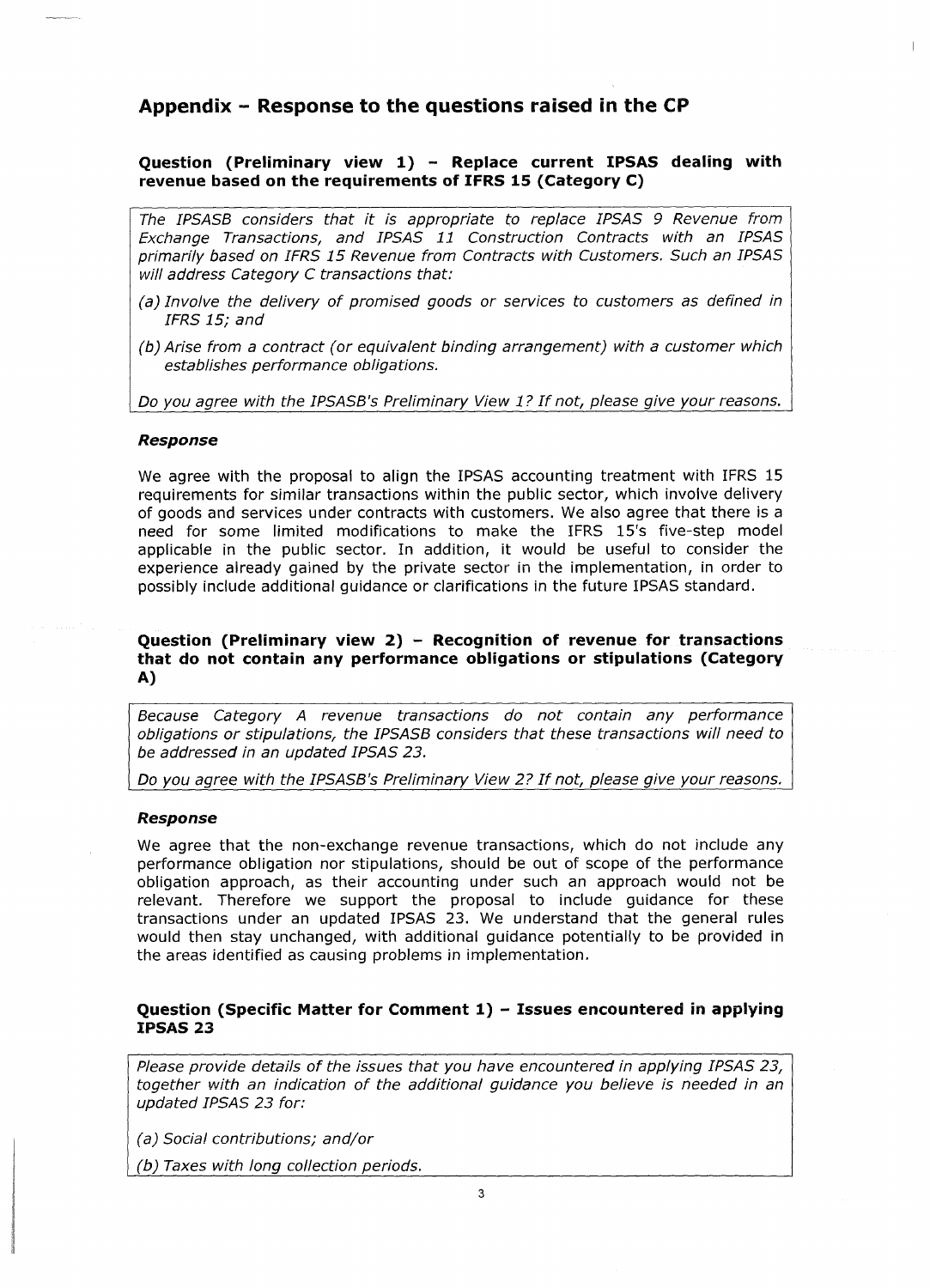# *Response*

The EC has not identified any specific issue in applying IPSAS 23, besides those already identified by the IPSASB in the CP.

# **Question (Preliminary View 3) - Accounting for Category <sup>B</sup> transactions**

*The IPSASB considers that Category B transactions should be accounted for using the Public Sector Performance Obligation Approach.*

*Do you agree with the IPSASB's Preliminary View 3? Ifnot, please give your reasons.*

#### *Response*

We support the IPSASB preliminary view 3 ('PV') that the transactions in category <sup>B</sup> should be accounted for using the Public Sector Performance Obligation Approach ('PSPOA'). As indicated in our comment letter, we considered it relevant to link the recognition of revenue by the public sector entity to the performance (fulfilment) of the obligations related to that revenue. We believe that it will provide useful information for the users regarding the use of resources provided and - in longer terms - it should positively impact the public sector management in general.

We also support IPSASB approach that for transactions, which do not have all features of commercial transactions in the private sector, important public sector adaptations would be needed, as further discussed under the Specific Matter for Comment ('SMC') 2. In particular, it would be very important to consider clarifying the type of transactions that should be considered relevant for the proposed treatment. If the criteria would be very restrictive, then the applicability of the new approach in the public sector would be minimal and the costs of implementation of the new approach (development of the new standard, review of all contracts) may outweigh benefits.

Regarding Category B, we understand that there may still be situations of revenue transactions where there is a condition linked to the revenue, but the transaction does not qualify for the PSPOA. In our current understanding of the IPSASB proposal, such transactions would fall under the amended IPSAS 23, and (also depending on final adaptations) would still be accounted for as liabilities until the conditions are met. As this will then lead to a similar accounting treatment to the performance obligation approach, we would suggest considering whether each contract with conditions does not implicitly include performance obligation and as such could qualify for the PSPOA. Furthermore, we believe that in order to avoid inconsistencies, it should be clarified in the standard that in case there is both a performance obligation and a stipulation in the binding arrangement, the performance obligation approach prevails.

# **Question (Specific Matter for Comment 2) - Proposai to broadening the requirements in the IFRS 15 five-step approach for the public sector**

*The IPSASB has proposed broadening the requirements In the IFRS 15 five-step approach to facilitate applying a performance obligation to Category B transactions for the public sector. These five steps are as follows:*

*Step <sup>1</sup> - Identify the binding arrangement (paragraphs 4.29 - 4.35);*

*Step <sup>2</sup> - Identify the performance obligation (paragraph 4.36 - 4.46);*

*Step <sup>3</sup> - Determine the consideration (paragraphs 4.47 - 4.50)*

*Step <sup>4</sup> - Allocate the consideration (paragraph 4.51 - 4.54); and*\_\_\_\_\_\_\_\_\_\_\_\_\_\_\_\_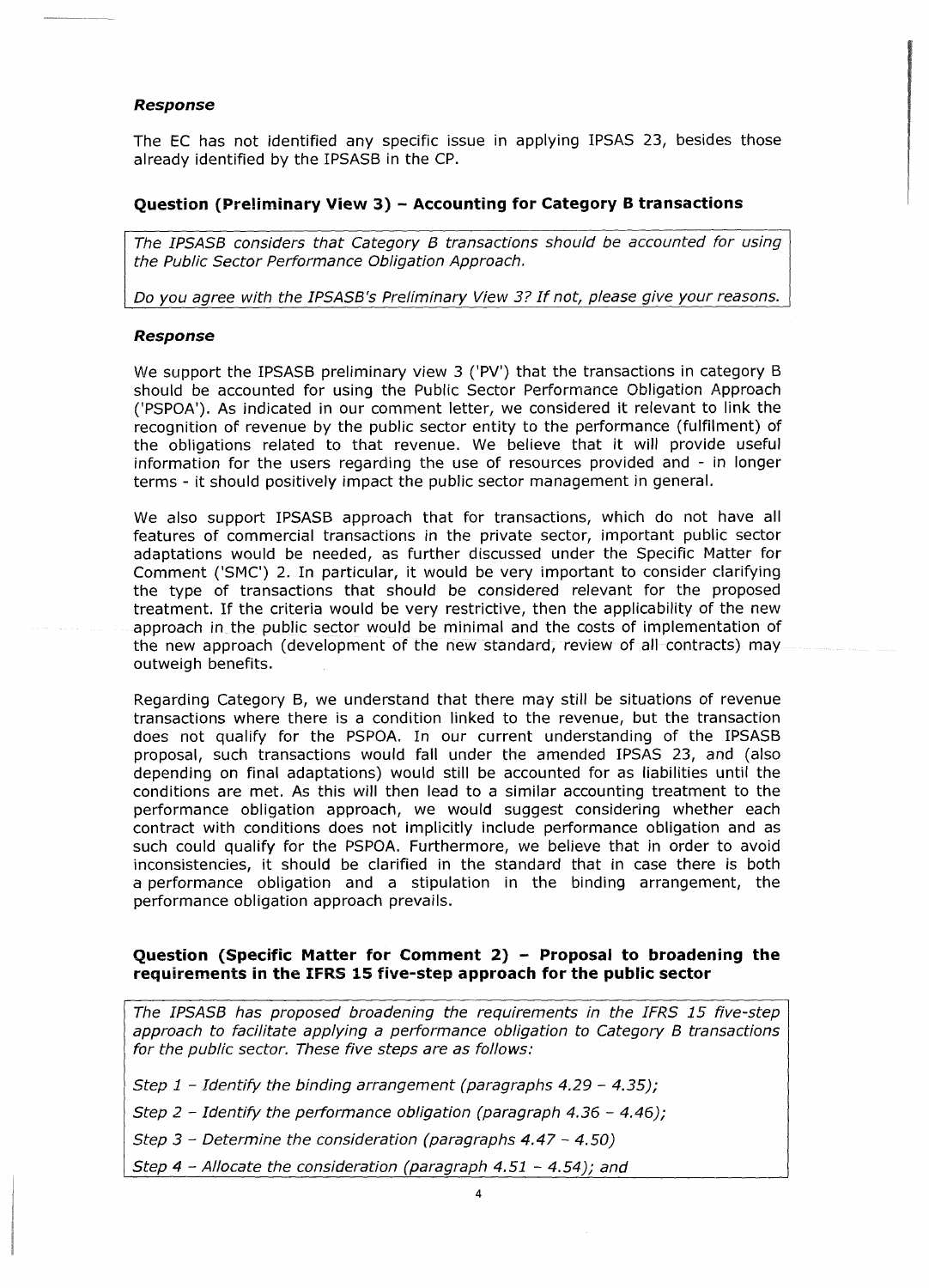*Step 5* - *Recognise revenue (paragraphs 4.55 - 4.58).*

*Do you agree with the proposais on how each of the IFRS 15 five-step model could be broadened?*

*If not, please explain your reasons.*\_\_\_\_\_\_\_\_\_\_\_\_\_\_\_\_\_\_\_\_\_\_\_\_\_\_\_\_\_\_\_\_\_\_ \_

#### *Response*

We fully agree that the IFRS <sup>15</sup> approach would need to be broadened / adapted to be applicable to the transactions with performance obligation which however do not have all features of a commercial transaction specific for the private sector. As raised in our reply to the PV2, it will be crucial for the new standard to define which transactions would be in the scope. In this context we would like to rise the following points:

Enforceability - We agree with the IPSASB approach taken in point 4.32 of the CP to extend the enforceability to different ways the transferor of resources can take remedies in the event of non-fulfilment of performance obligation. We believe that it should be considered for the future IPSAS to which extend the funds providers would need to be able to enforce performance of the contract i.e. fulfilment of the agreed action. In many cases, even if the performance of the action is contractually agreed (as an obligation of the beneficiary), the enforcement rights of the funds provider can - in practice - be limited to the recovery of funds provided in advance or to nonproviding of subsequent financing. In our view such condition should be considered as sufficient for the performance obligation approach (in line with the 'Multi-research grant' example in the CP), in order not to limit the transactions in the scope. Otherwise there could be many transactions, which include conditions, but which would be out of scope due to lack of enforceability of the performance of the service (action). In the Commission context, the grants include an obligation of the resource recipient to perform an agreed action or to implement the work programme (in the Commission's grant agreements it is stated that the beneficiary 'agrees to implement the action'), and the beneficiaries of the funds are required to report on the progress. The Commission has right to limit the funding (or recover the funds already provided) in case the action stipulated in the grant agreement has not been implemented properly (i.e. it has not been implemented or has been implemented poorly, partially or late).

Identification of a customer - We agree with the IPSASB view in point 4.34 of the CP that the three party agreements are common in the public sector and that the PSPOA should be applicable in cases when the fund provider is not a direct recipient of the goods/services delivered under the action. However, the action implemented by the fund recipient provides benefits to the fund provider in terms of meeting of its policy objectives. Furthermore, we notice that in many cases identification of the final customer would not be possible, as this could be an unidentified group of people or general public (e.g. the outcome of a grant given for the research is expected to benefit the general public, as it supports innovation and development of the economy).

Performance obligation  $-$  With reference to point 4.45 of the CP, we would suggest to consider if the requirement to use the revenues for the defined set of activities of a public sector entity could be considered as a performance obligation in cases where other criteria would be met (e.g. enforceability). This could be viewed from the perspective discussed under point 4.34 of the CP that the activities of the fund recipient are financed by the fund provider because they contribute to the funds provider's objectives, regardless of the fact that the direct transfer of distinct services to beneficiaries might not be clearly identifiable. An example could be an operational grant provided by the Commission for the implementation of an agreed specified work programme. Implementation of the work programme could be considered as provision of service to the society. It could be further considered,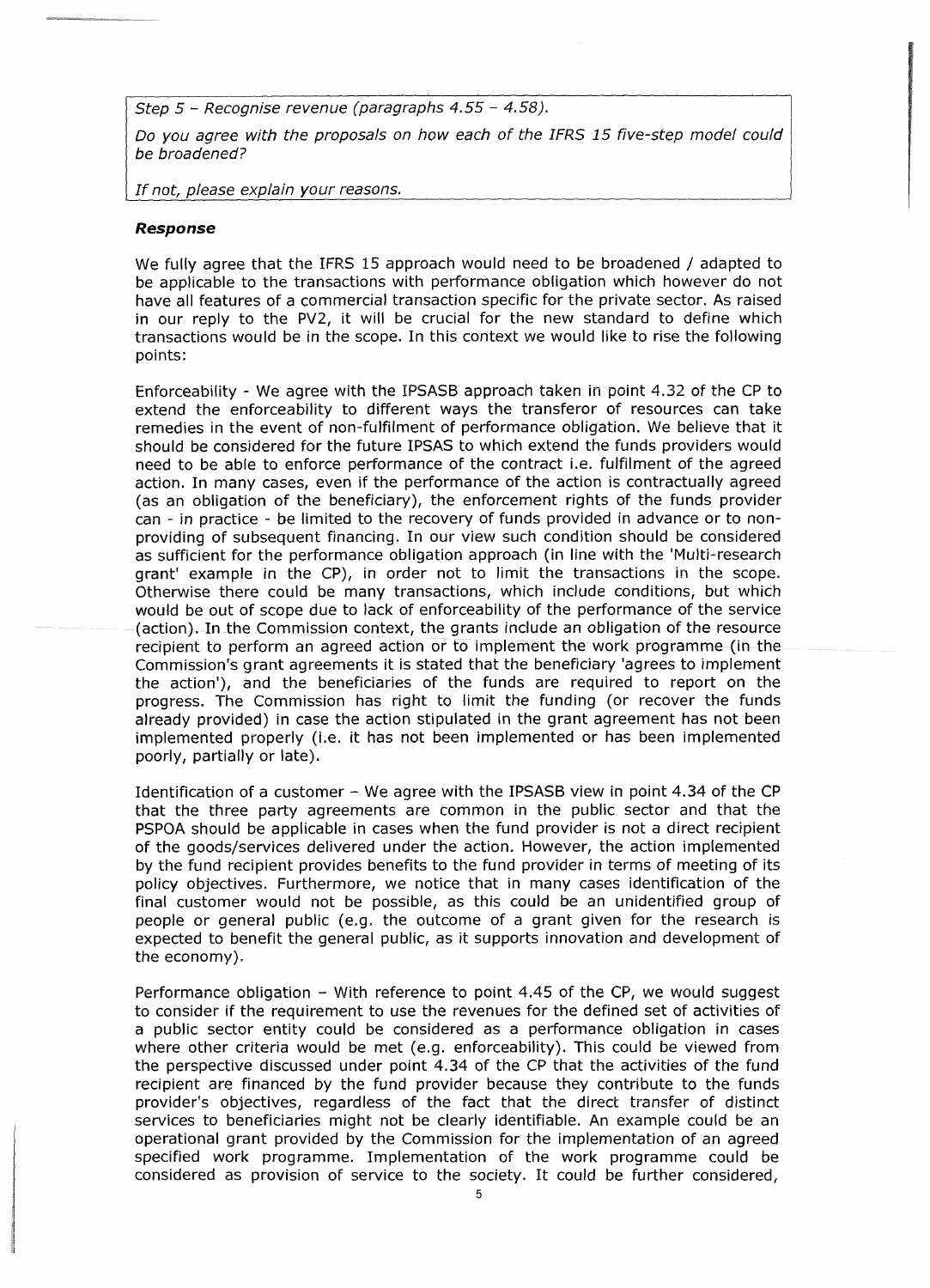whether implementation of the budget should be seen as performance obligation of public sector entities, given the fact that the budget usually defines the areas for which money should be spent (i.e. it broadly defies services to be provided to certain groups of the society).

Allocation of consideration  $-$  We support the IPSASB view presented in the point 4.54 of the CP that in the public sector context the focus should rather be on ability to determine the cost of fulfilling of each performance obligation rather than on selling price. In the Commission context, the grants are often provided on the basis of costs incurred/to be incurred for the agreed action.

### **Question (Specific Matter for Comment 3) - Whether is appropriate to consider** *time requirement* **within IPSAS 23**

*If the IPSASB were to implement Approach <sup>1</sup> and update IPSAS 23 for Category <sup>B</sup> transactions, which option do you favour for modifying IPSAS 23 for transactions with time requirements (but no other stipulations):*

- *(a) Option (b) - Require enhanced display/disclosure;*
- *(b) Option (c) - Classify time requirements as <sup>a</sup> condition;*
- *(c) Option (d) - Classify transfers with time requirements as other obligations; or*
- *(d) Option (e) - Recognise transfers with time requirements in net assets/equity and recycle through the statement of financiai performance.*

*Please explain your reasons.*\_\_\_\_\_\_\_\_\_\_\_\_\_\_\_\_\_\_\_\_\_\_\_\_\_\_\_\_\_\_\_\_\_\_\_\_\_\_\_\_\_\_\_\_\_\_\_

#### *Response*

In our view, if there is no condition neither a performance obligation linked to the revenues received by an entity (i.e. the fund provider has no means to enforce performance or to recover the money) such revenue should be recognised in the statement of financial performance when received or receivable. We believe that in such case there is no liability linked to the revenues received and as such we do not support option c neither option d. The issue of the link to the future periods (the revenue is supposed to be spent in the next periods) could be solved by an appropriate disclosure (note to the financial statements) as proposed under **option (b).** We would however not support a different presentation in the statement of financial performance - disaggregation of revenue - as in our view it could create confusion and would impair understandability of the financial statements. We are also not supportive for option e, as it would increase complexity and may be difficult to understand for the readers of the financial statements. In general, we believe that the allocation of revenues between the P&L and deferrals could be too discretionary in cases when there is no legal obligation (no enforceability, no performance obligation) and this could impact reliability. We suppose that there could be cases of quicker or slower implementation comparing to the provisions of the transfer agreements.

However, in our view, implementation of the PSOAP should resolve the problem of the grants with time requirements in many cases. As indicated in our previous replies, we would suggest reflecting on whether budget implementation and operating grants fulfilment of a work program under operating grants could be considered as performance obligations. In both cases revenues would be linked to the periods in which the actions are to be implemented, which could help to further solve the issue.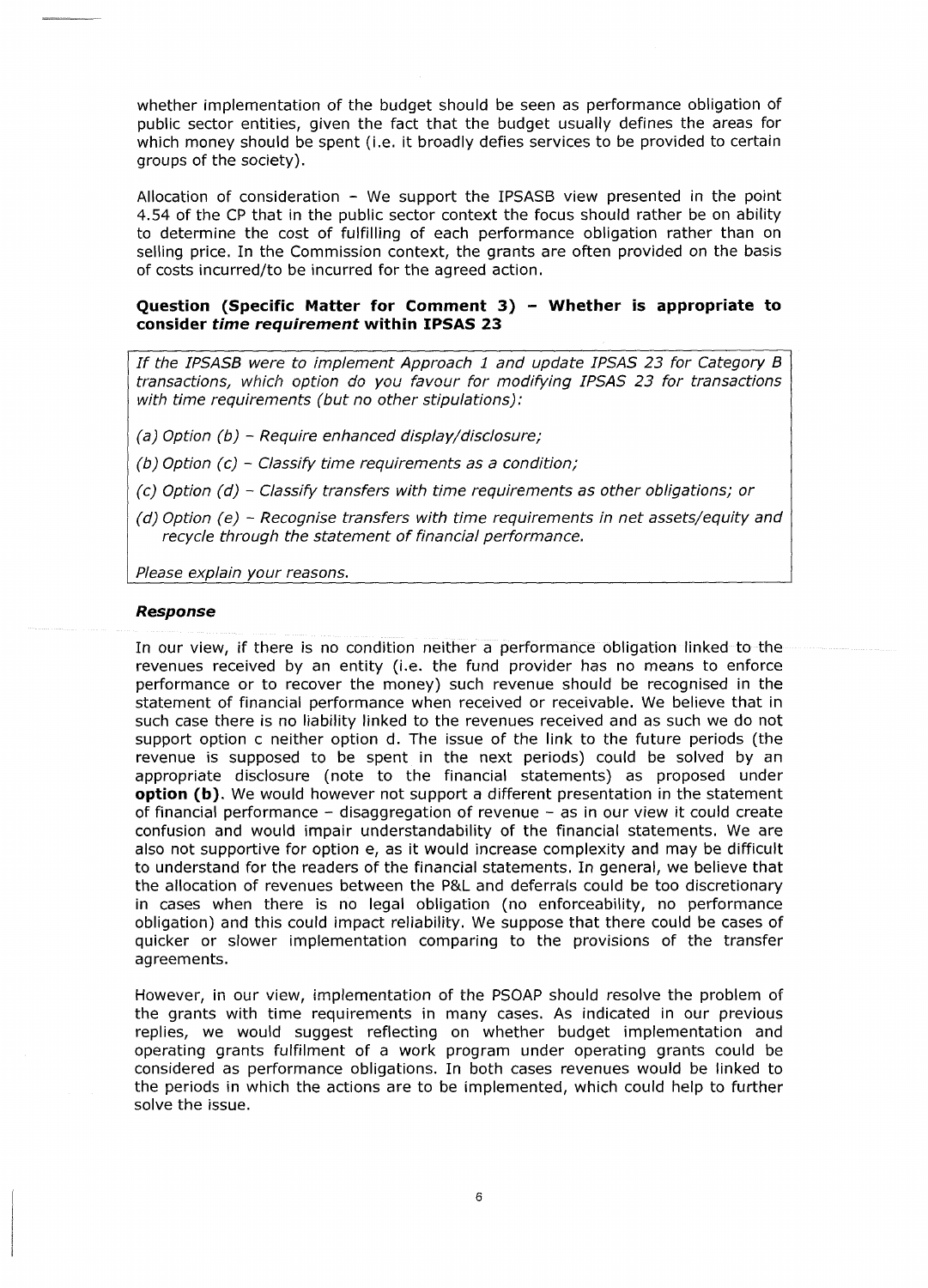# **Question (Specific Matter for Comment 4) - whether IPSASB should provide more guidance on the distinction of exchange and non-exchange transactions**

*Do you consider that the option that you have identified in SMC 3 should be used in combination with Approach <sup>1</sup> Option (a)* - *Provide additional guidance on making the exchange/non-exchange distinction ?*

*(a) Yes*

*(b) No*

*Please explain your reasons.* \_\_\_\_\_\_\_\_\_\_\_\_\_\_\_\_\_\_\_\_\_\_\_\_\_\_\_\_\_\_\_\_

#### *Response*

While we consider that provision of additional guidance for the split between exchange-non exchange transactions could be useful, we agree with the IPSASB that it needs to stay principle-based. Too prescriptive definitions may reduce relevance of the classification in some cases.

However we do not consider that the option  $(b)$  – as favoured by us for the contracts with sole time requirements - would need to be used in combination with extended guidance of exchange vs non-exchange classification. We believe that in cases the PSPOA would be followed, and depending on the scope of the transaction to which it would apply (see our previous comments) the exchange-non exchange split would loose on relevance. In particular, for the issue of time requirements, we would consider more useful to consider whether such contracts include or not a performance obligation.

# **Question (Preliminary View 4) - Accounting treatment of capital grants**

*The IPSASB considers that accounting for capital grants should be explicitly addresses within IPSAS.*

*Do you agree with the IPSASB's Preliminary View 4? If not, please give your reasons.*

#### *Response*

We agree with the IPSAB proposal to explicitly address accounting for capital grants in the IPSAS. This is a very common transaction in the public sector and clarifying the accounting treatment would limit diversity in practice and increase comparability of financial statements.

# **Question (Specific Matter for Comment 5) - Issues and/or proposals for the accounting of capital grants**

- *(a) Has the IPSASB identified the main issues with capital grants? If you think that there are other issues with capital grants, please identify them.*
- *(b) Do you have any proposals for accounting for capita! grants that the IPSASB should consider? Please explain your issues and proposals.*\_\_\_\_\_\_\_\_\_\_\_\_\_\_\_\_\_\_\_

#### *Response*

For capital grants, we have not encountered other issues than the ones already identified by the IPSASB. Neither a specific accounting policy has been developed under the EU Accounting Rules for revenue recognition related to the capital grants, since the Commission is in such cases rather a fund provider than a beneficiary. For the expense side, we apply the same accounting policy as for other grants, i.e. we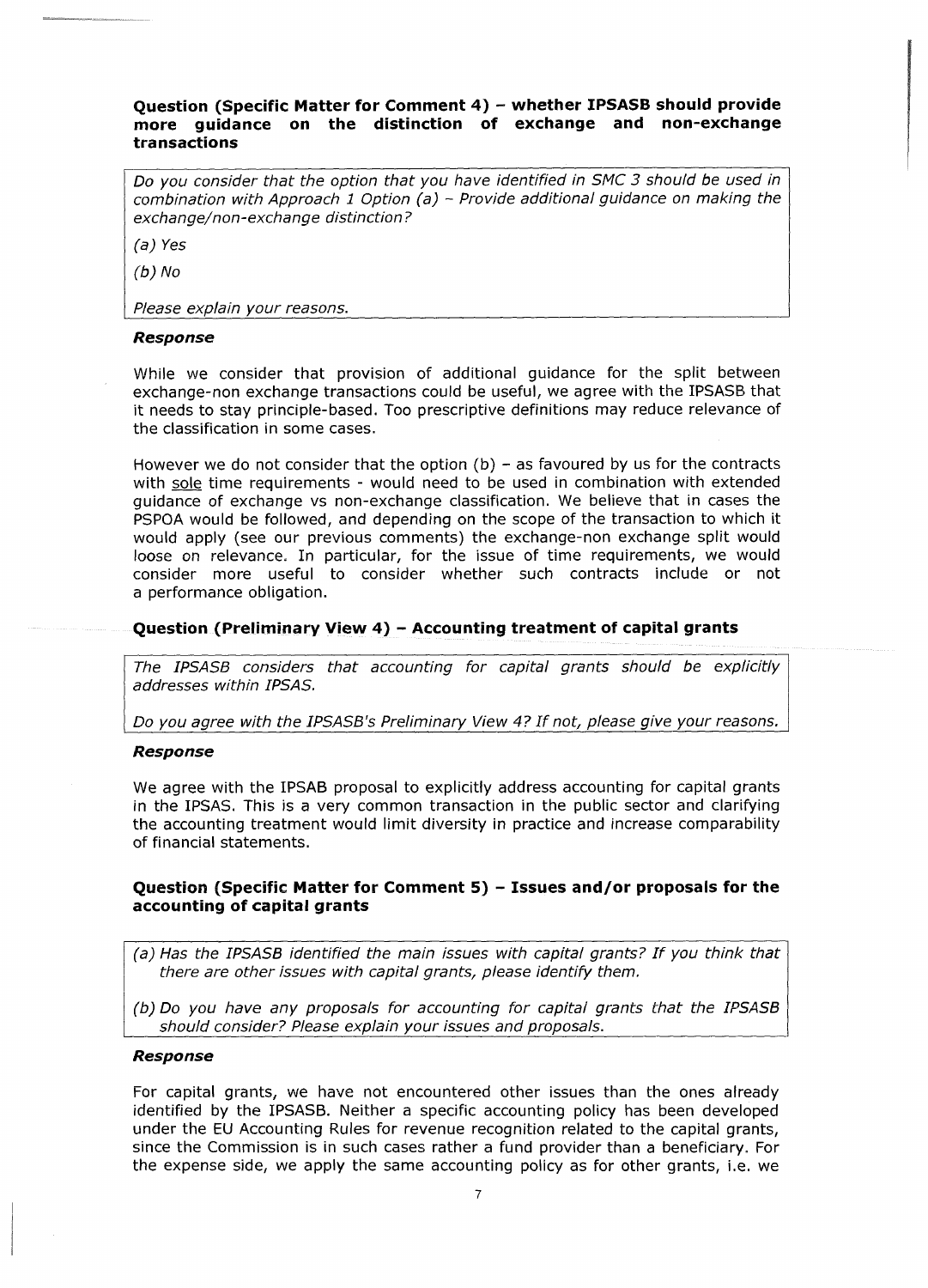recognise expenses on the basis of eligible costs incurred by the beneficiaries for the action. This is considered as a good proxy for the stage of completion, as our grants are limited to the cost of implementation. In our view the stage of completion can be assimilated with the fulfilment of performance obligation by the beneficiary.

# **Question (Specific Matter for Comment 6) - Accounting treatment of services in-kind**

*Do you consider that the IPSASB should:*

- *(a) Retain the existing requirements for services in-kind, which permit, but do not require recognition of services in-kind; or*
- *(b) Modify requirements to require services in-kind that meet the definition of an asset to be recognised in the financial statements provided that they can be measured in a way that achieves the qualitative characteristics and takes account of the constrains on information; or*
- *(c) An alternative approach.*

*Please explain your reasons. If you favour on alternative approach please identify that approach and explain it.*\_\_\_\_\_\_\_\_\_\_\_\_\_\_\_\_\_\_\_\_\_\_\_\_\_\_\_\_\_\_\_\_\_\_\_\_\_\_\_\_\_\_\_\_\_\_\_

#### *Response*

We consider that services-in kind should be accounted *for* in the financial statements of an entity if they are material for its operations and therefore we support the proposal under **option b.** This would allow for better reflection of costs of services provided by that public sector entity. In some cases reception of services in kind may be crucial for the entity to operate and to be able to fulfil its mission.

For example, in the EU context, we set up several joint undertakings with the private sector. While the Commission contributes to the operations of those entities with financial contribution, the industry counterpart provides its part of the agreed contribution mainly in-kind. As such, the 'in-kind' contributions of industry are the key feature of that arrangement, and are necessary for the operating activities of the entity.

We also agree with the IPSASB that it might not always be possible to reliably estimate the amounts of in-kind contributions. In such cases, the recognition criteria would not be met and the revenue should not be accounted for. Furthermore, there could be high cost related to the measurement of in-kind contributions. However, if the recognition of in-kind contributions will be applied where the in-kind contributions are significant for the entity, the benefits should overweight the cost. Indeed under IPSAS the proposed accounting treatment would be only mandatory to be applied for material cases.

# **Question (Preliminary View 5) - Accounting treatment for universally accessible services and collective services**

*The IPSASB is of the view that non-exchange transactions related to universally accessible services and collective services impose no performance obligations on the resource recipient. These non-exchange transactions should therefore be accounted for under The Extended Obligating Event Approach.*

*Do you agree with the IPSASB's Preliminary View 5? If not, please give your reasons.*

#### *Response*

Yes, we agree.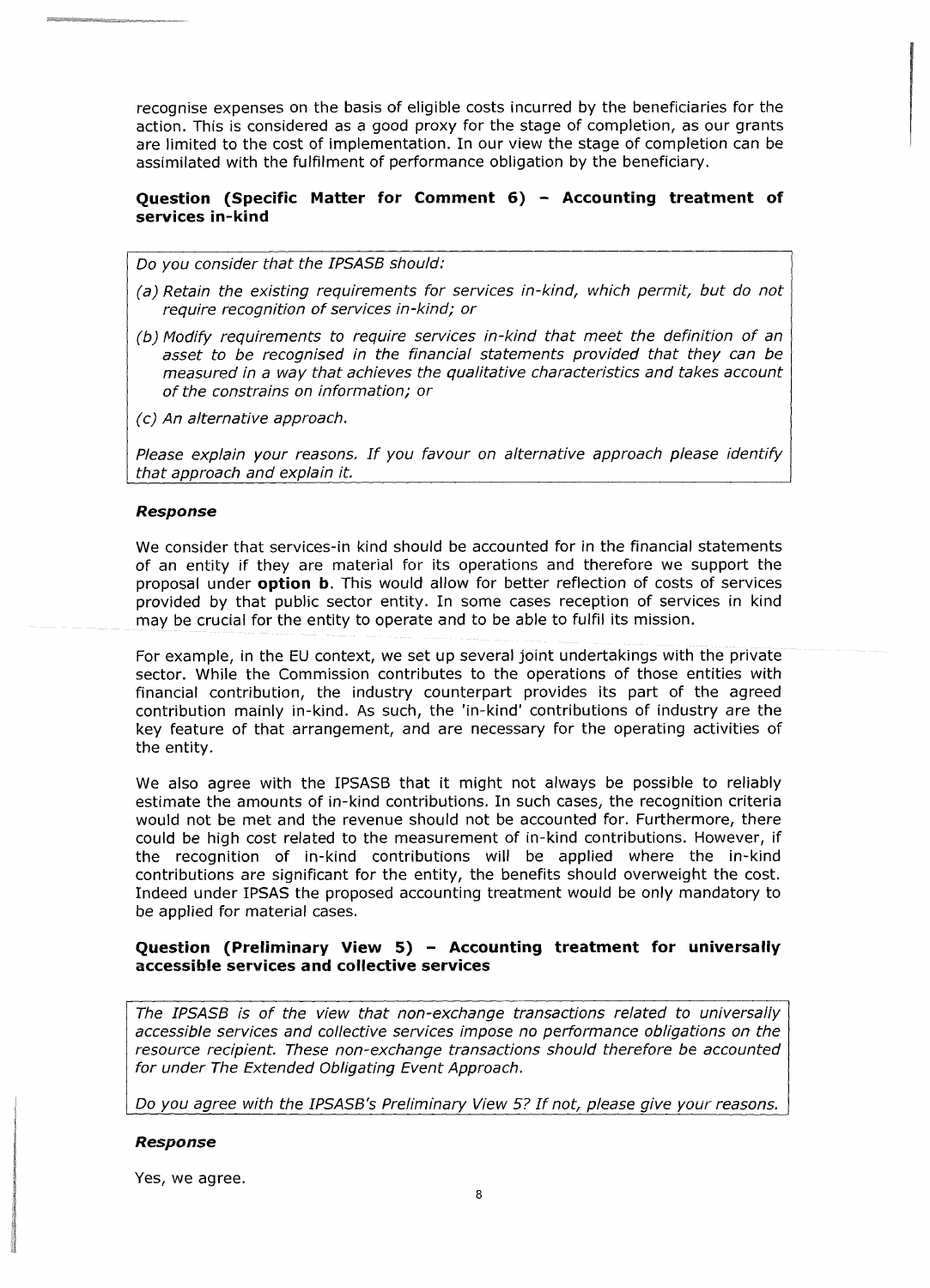# **Question (Preliminary View 6) - Accounting treatment for universally accessible services and collective services**

*The IPSASB is of the view that because there is no obligation event related to nonexchange transactions for universally accessible services and collective services, resources applied for these types of non-exchange transactions should be expensed as services are delivered.*

*Do you agree with the IPSASB's Preliminary View 6? If not, please give your reasons.*

#### *Response*

Yes, we agree.

# **Question (Preliminary View 7) - Accounting treatment for grants, contributions and other transfer that contain performance obligations or stipulations**

*The IPSASB is of the view that for grants, contributions and other transfers contain either performance obligations or stipulations they should be accounted for using the PSPOA which is the counterpart to the IPSASB's preferred approach for revenue.*

*Do you agree with the IPSASB's Preliminary View 7? If not, please give your reasons.*

#### *Response*

We support the IPSASB view to account for the expense transactions where there is a performance obligation or stipulation under the **reversed PSPOA.** As explained in our comment letter, this should allow for better reflection of the performance of the public sector entity in terms of implementation of its working programme and achievement of its objectives, which is very relevant information for the users of financial statements. We also consider appropriate that the accounting treatment on revenue and expense side of the same transaction would be aligned, i.e. the asset/liability vs revenue/expense would be recognised to the same extend in the financial statements of both entities.

We also agree on the application of the reversed PSPOA to the transactions with stipulations. In our view, in most cases a transaction, which has stipulations, should also be considered as having a performance obligation. As indicated in our replies to the PV 3 and SMC 2, it will be important to further reflect on this aspect to ensure that wide scope of transaction would qualify for the proposed approach. We understand that under the current proposal in the CP, transactions not qualifying for the reversed PSPOA (as not all criteria for the PSPOA would be met) would then be accounted for using the 'extended obligating event approach'.

In the EU context, the grants provided by the Commission in many cases foresee a commitment of the beneficiary to implement an agreed action and the beneficiary needs to provide the reports on the progress of implementation. Those reports have to be accepted by responsible operational staff before next payments or acceptance of costs. As such we consider that there is a performance obligation linked to the grant. However we also include a condition in the grant agreements, i.e. the funds which are provided as an advance-payment to the beneficiaries (so called 'prefinancing') are contractually property of the EU as long as the eligible expenses are not incurred by the beneficiary and accepted by the Commission. Until that moment the Commission can recover the amounts. The costs incurred by the beneficiaries have to be eligible (i.e. incurred in the direct linked to the agreed action), but also the action has to be implemented (see also our comment to the SMC 2).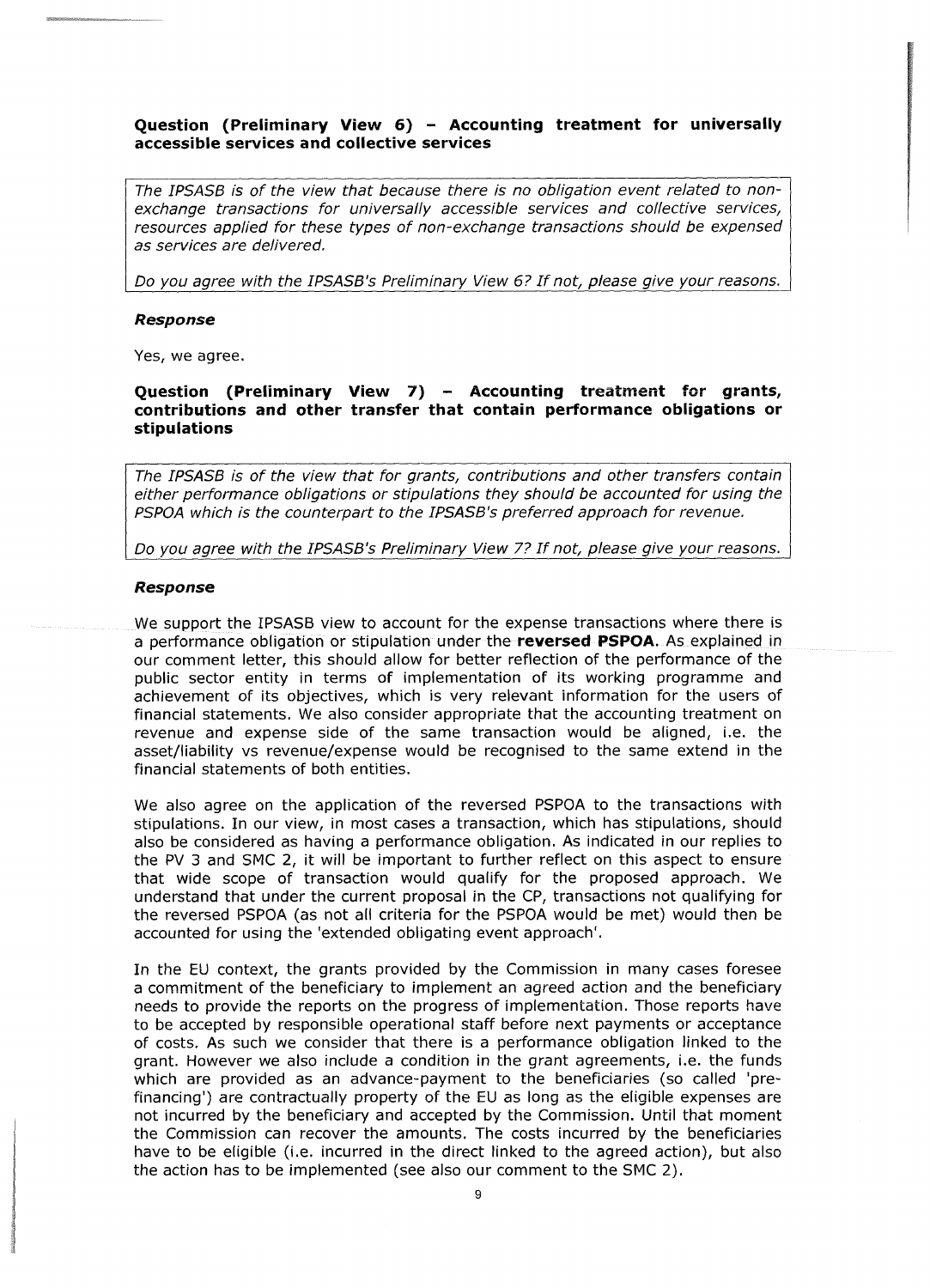As already indicated in our comments to the SMC 3, we would propose to consider whether the operating grants include a performance obligation. In our case, operating grants provide financial support for the functioning of certain bodies which 'are pursuing an aim of general EU interest or which have an objective forming part of, and supporting, an EU policy'. The grants are linked to the 'work programme', which has to be detailed enough to allow the Commission to monitor its implementation. As such, operating grants are not provided for the 'mere existence' of the entity but for the fulfilment of the work programme. However, as discussed under our comments to the SMC3, the identification of 'customers', i.e. recipients of the services may not always be straightforward. It might be more relevant to assume that the service is provided to the fund provider, as it helps to pursue its objectives.

Similar issue could be noted for the action grants, which are provided to beneficiaries. While direct benefits from the grant belong to the beneficiary, the grant is provided to pursue the EU policy objectives. Although the action is clearly defined in the agreement, and the Commission agrees only to cover costs incurred with the direct relation to the action ('eligible costs'), it might be difficult to identify services to be provided by the fund recipients to the fund provider or to the third parties. Therefore, if such grants would be to qualify under the reversed PSPOA, the definition of the customer or/and 'distinct goods and services' would need to be adapted, as noted by the IPSASB in the CP.

We support the public-sector modifications proposed by the IPSASB, and in particular the link to cost of fulfilment rather than to selling price. In the Commission grants, the expenses are usually related to the cost of an action incurred by the beneficiaries. The expenses are recognised in the accounts on the basis of a declaration of the costs incurred, after checking their eligibility, (i.e. link to the action) and verification of the progress of the action. If - based on the progress/implementation report - it is considered that the action is implemented as expected; the costs incurred are assumed to be the proxy of the stage of completion and constitute fulfilment of the related performance obligation.

In this context we acknowledge that the measurement of the performance obligation could be judgemental, and will require estimates. As the progress reports requested by the Commission do not include the percentage of completion, an estimation of the expenses to be recognised would be necessary.

# **Question (Preliminary View 8) - Measurement at initial recognition of noncontractual receivables**

*The Board considers that at initial recognition, non-contractual receivables should be measured at face value (legislated amount) of the transaction(s) with any amount expected to be uncollectible identified as an impairment.*

*Do you agree with the IPSASB's Preliminary View 8? If not, please give your reasons.*

#### *Response*

We support the IPSAB proposal for the recognition of the non-contractual receivables at face value, with the non-collectible part presented as impairment as stated in the **PV 8.** In our view this proposal will better reflect substance of the transaction and useful information will be provided to the readers of the financial statements, i.e. the amount legally due/owed by the entity (face value) from the non-exchange transaction and separately the amount considered as uncoiiectibie. We believe that such treatment will positively impact the public financial management and increase accountability for the public sector resources.